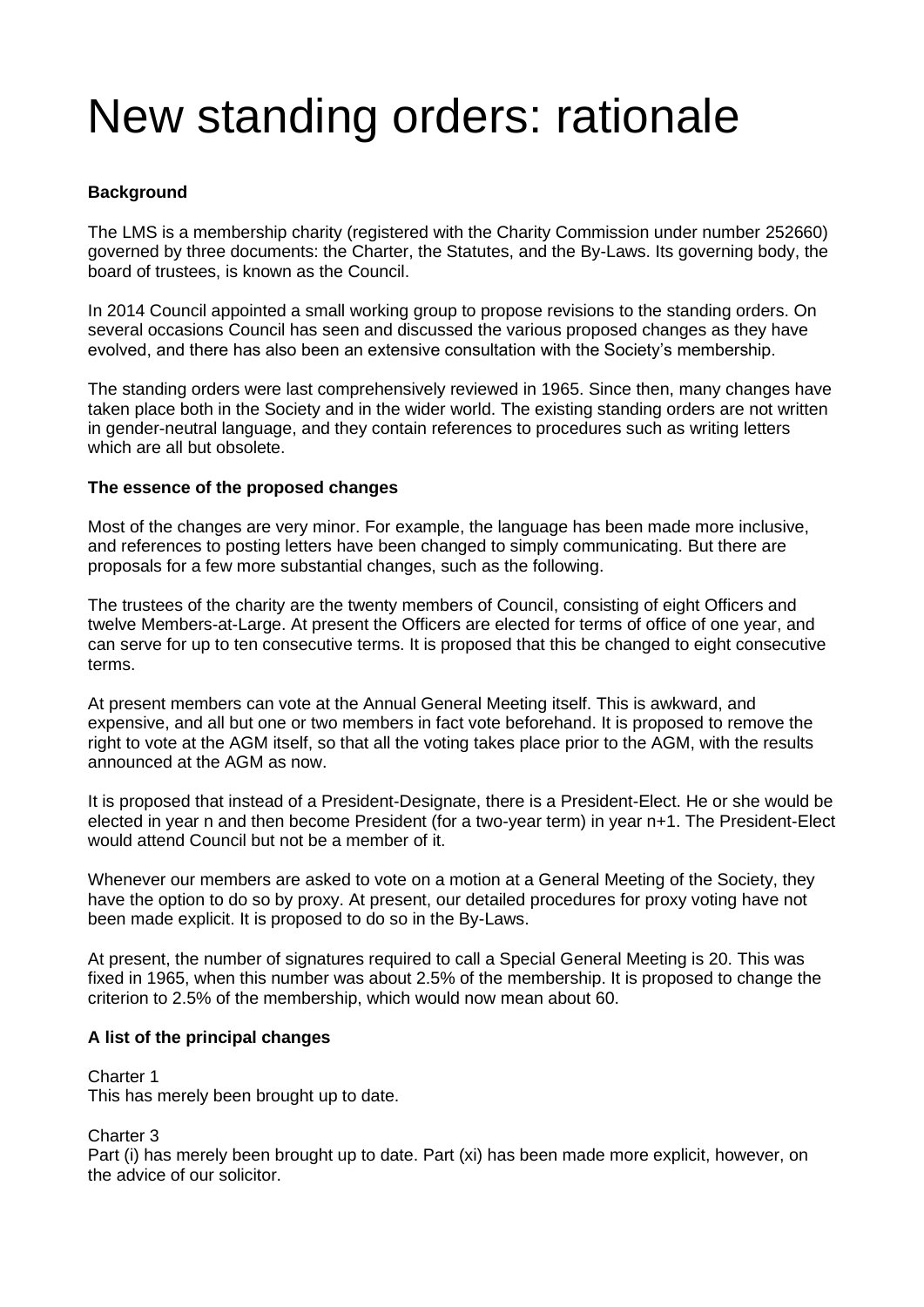#### Charter 4 and 5

We have retained the category "Corporation or Institutional Members" but limited their rights and removed their representatives.

Charter 9

An explicit statement has been inserted that the number of Members-at-Large should exceed the number of Officers, and that all members of Council must be Ordinary Members of the Society. These have been our practices for a long time.

Charter 11

The conflicts of interest are dealt with a little more carefully, and we have allowed ourselves to purchase trustee indemnity insurance.

Charter 13 This has been clarified.

Charter 14 This has merely been brought up to date.

Charter 15 and 16 These have been clarified.

\* \* \* \* \*

Statute 4 The age-related criterion for Associate Membership has been removed.

Statute 7 This has been clarified.

Statute 8

The membership book is the original one, dating from 1865, and physically signing it is a little ceremony valued by our members. This change slightly relaxes the conditions under which this ceremony can take place.

Statute 10 Pro-rata membership fees are introduced.

Statute 15 The geographical conditions can be relaxed by Council.

Statute 18 This has been clarified.

Statute 19 This raises the number of members required to requisition a Special General Meeting to 2.5% of the Ordinary Members. In 1965 this would have been 20 Members; now it would be about 60. (Also, the phrase "in writing" has been changed.)

Statutes 20, 21, and 23 There is a little more precision here.

Statute 24

The ballot will take place prior to the AGM, with the results announced at the AGM, and the President-Designate will become a President-Elect.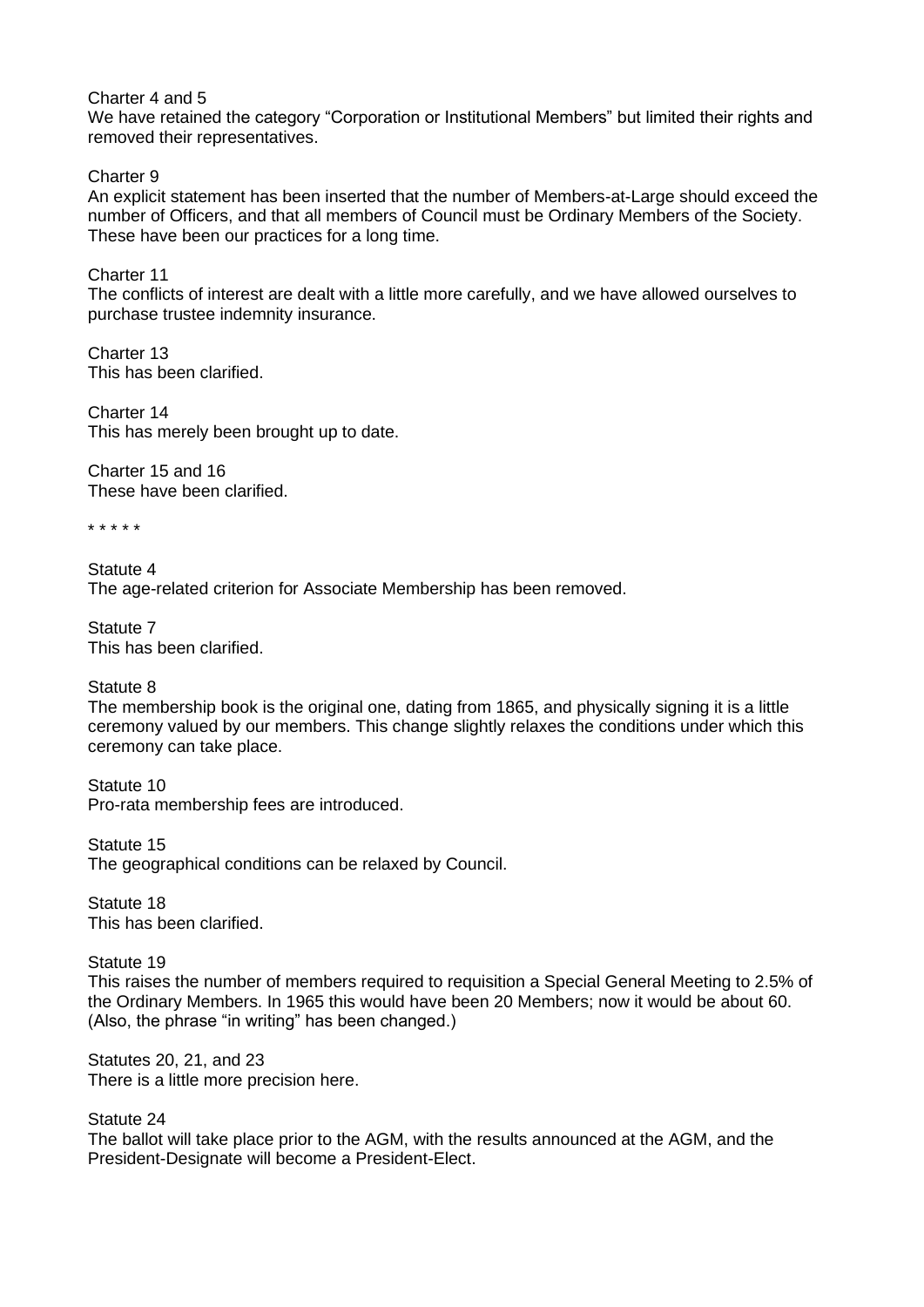Statute 25 This refers explicitly to the procedure for proxy voting.

Statute 30 This has been completely re-written in order to bring it up to date. Part (a) comes from the old By-Law IX, while part (b) comes from the Charity Commission model constitution for a CIO.

Statute 31 This has been clarified.

Statute 32 This has been completely re-written in order to bring it up to date. Parts (i) and (ii) come from the Charity Commission model constitution for a CIO. Part (iii) allows Council to suspend a trustee without prejudice.

Statute 33 There is a little more precision here.

Statute 35

This is new, and requires Council to have a procedure for taking decisions electronically, rather than allow this to be done ad hoc.

Statutes 36 and 38 (new numbering) These have been brought up to date.

\* \* \* \* \*

By-Law I.3

This allows for more flexibility in the Officer positions, without having to keep changing the By-Laws.

By-Law I.4 This reduces the maximum number of consecutive one-year terms of office for Officers to 8, followed by a 2 year gap.

By-Laws II (new numbering) These replace and slightly extend the old By-Laws VIII. In particular, the President Designate has become a President Elect.

By-Law III.1 (new numbering) This change of date codifies the current practice. It allows Members to add to the slates prepared by the Nominating Committee.

By-Law III.2 (new numbering) A new clause states that no-one can stand for more than one officer position at the same time.

By-Law III.5 (new numbering) This has been completely re-written. It requires Council to have an agreed procedure for the identification of the next President.

By-Laws IV.2 and IV.3 (new numbering) These detail the election procedure, which will take place prior to the Annual General Meeting.

By-Law IV.4 (new numbering) There is a little more precision here.